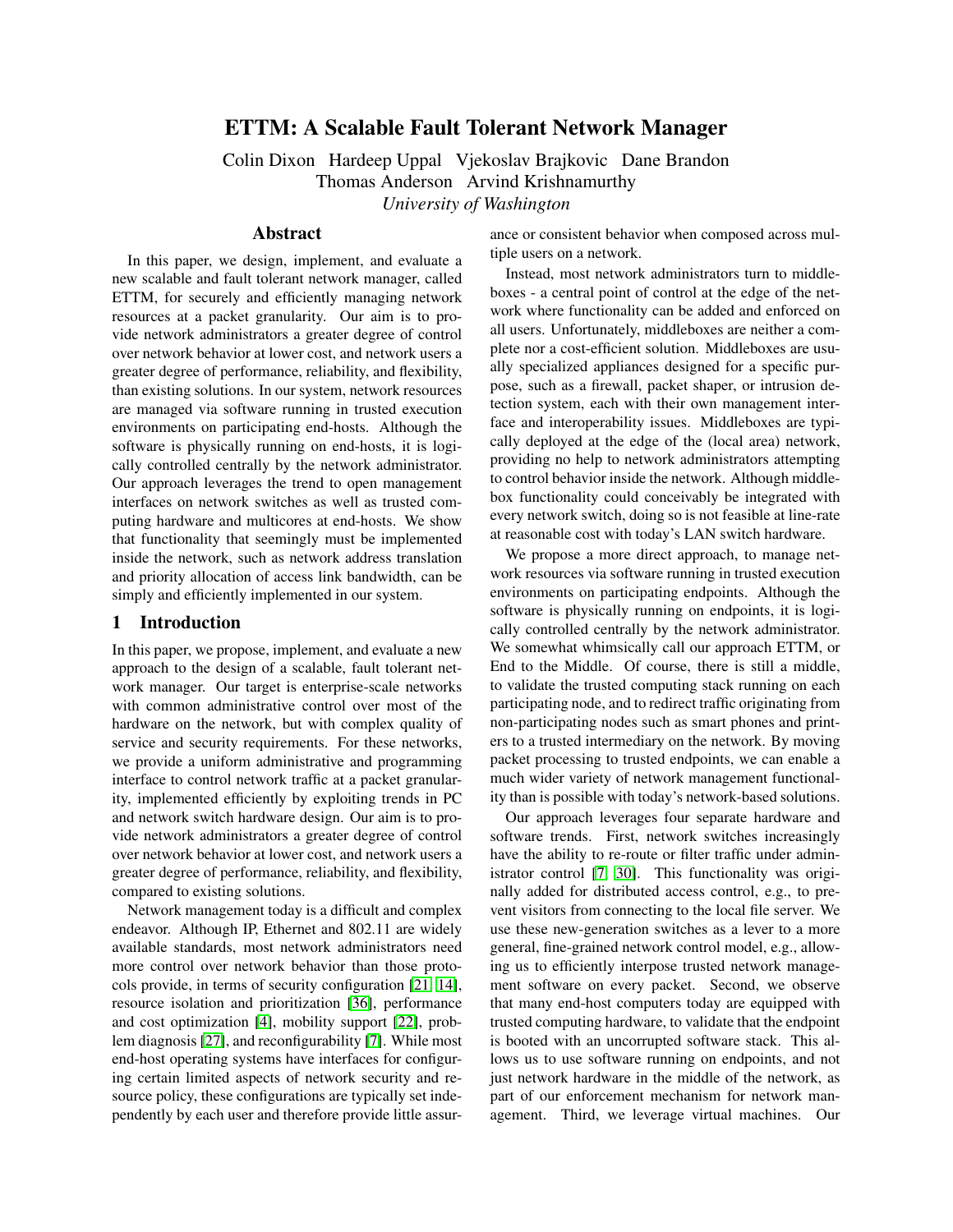network management software runs in a trusted virtual machine which is logically interposed on each network packet by a hypervisor. Despite this, to the user each computer looks like a normal, completely configurable local PC running a standard operating system. Users can have complete administrative control over this OS without compromising the interposition engine. Finally, the rise of multicore architectures means that it is possible to interpose trusted packet processing on every incoming/outgoing packet without a significant performance degradation to the rest of the activity on a computer.

In essence, we advocate converting today's closed appliance model of network management to an open software model with a standard API. None of the functionality we need to implement on top of this API is particularly complex. As a motivating example, consider a network administrator needing to set up a computer lab at a university in a developing country with an underprovisioned, high latency link to the Internet. It is well understood that standard TCP performance will be dreadful unless steps are taken to manipulate TCP windows to limit the rate of incoming traffic to the bandwidth of the access link, to cache repeated content locally, and to prioritize interactive traffic over large background transfers. As another example, consider an enterprise seeking to detect and combat worm traffic inside their network. Current Deep Packet Inspection (DPI) techniques can detect worms given appropriate visibility, but are expensive to deploy pervasively and at scale. We show that it is possible to solve these issues in software, efficiently, scalably, and with high fault tolerance, avoiding the need for expensive and proprietary hardware solutions.

The rest of the paper discusses these issues in more detail. We describe our design in § [2,](#page-1-0) sketch the network services which we have built in  $\S$  [3,](#page-8-0) summarize related work in  $\S$  [4](#page-12-0) and conclude in  $\S$  [5.](#page-12-1)

# <span id="page-1-0"></span>2 Design & Prototype

ETTM is a scalable and fault-tolerant system designed to provide a reliable, trustworthy and standardized software platform on which to build network management services without the need for specialized hardware. However, this approach begs several questions concerning security, reliability and extensibility.

- How can network management tasks be entrusted to commodity end hosts which are notorious for being insecure? In our model, network management tasks can be relocated to any trusted execution environment on the network. This requires the network management software be verified and isolated from the host OS to be protected from compromise.
- If the management tasks are decentralized, how can these distributed points of control provide consistent decisions which survive failures and disconnections?



<span id="page-1-1"></span>Figure 1: The architecture of an ETTM end-host. Network management services run in a trusted virtual machine (AEE). Application flows are routed to appropriate network management services using a micro virtual router ( $\mu$ vrouter).

The system should not break simply because a user, or a whole team of users, turn off their computers. In particular, management services must be available in face of node failures and maintain consistent state regarding the resources they manage.

• How can we architect an extensible system that enables the deployment of new network management services which can interpose on relevant packets? Network administrators need a single interface to install, configure and compose new network management services. Further, the implementation of the interface should not impose undue overheads on network traffic.

While many of the techniques we employ to surmount these challenges are well-known, their combination into a unified platform able to support a diverse set of network services is novel. The particular mechanisms we employ are summarized in Table [1,](#page-2-0) and the architecture of a given end-host participating in management can be seen in Figure [1.](#page-1-1)

The function of these mechanisms is perhaps best illustrated by example, so let us consider a distributed Network Address Translation (NAT) service for sharing a single IP address among a set of hosts. The NAT service in ETTM maps globally visible port numbers to private IP addresses and vice versa. First, the translation table itself needs to be consistent and survive faults, so it is maintained and modified consistently by the *consensus* subsystem based on the Paxos distributed coordination algorithm. Second, the translator must be able to interpose on all traffic that is either entering or leaving the NATed network. The micro virtual router ( $\mu$ vrouter)'s *filters* allow for this interposition on packets sourced by a ETTM end-host, while the *physical switches* are set up to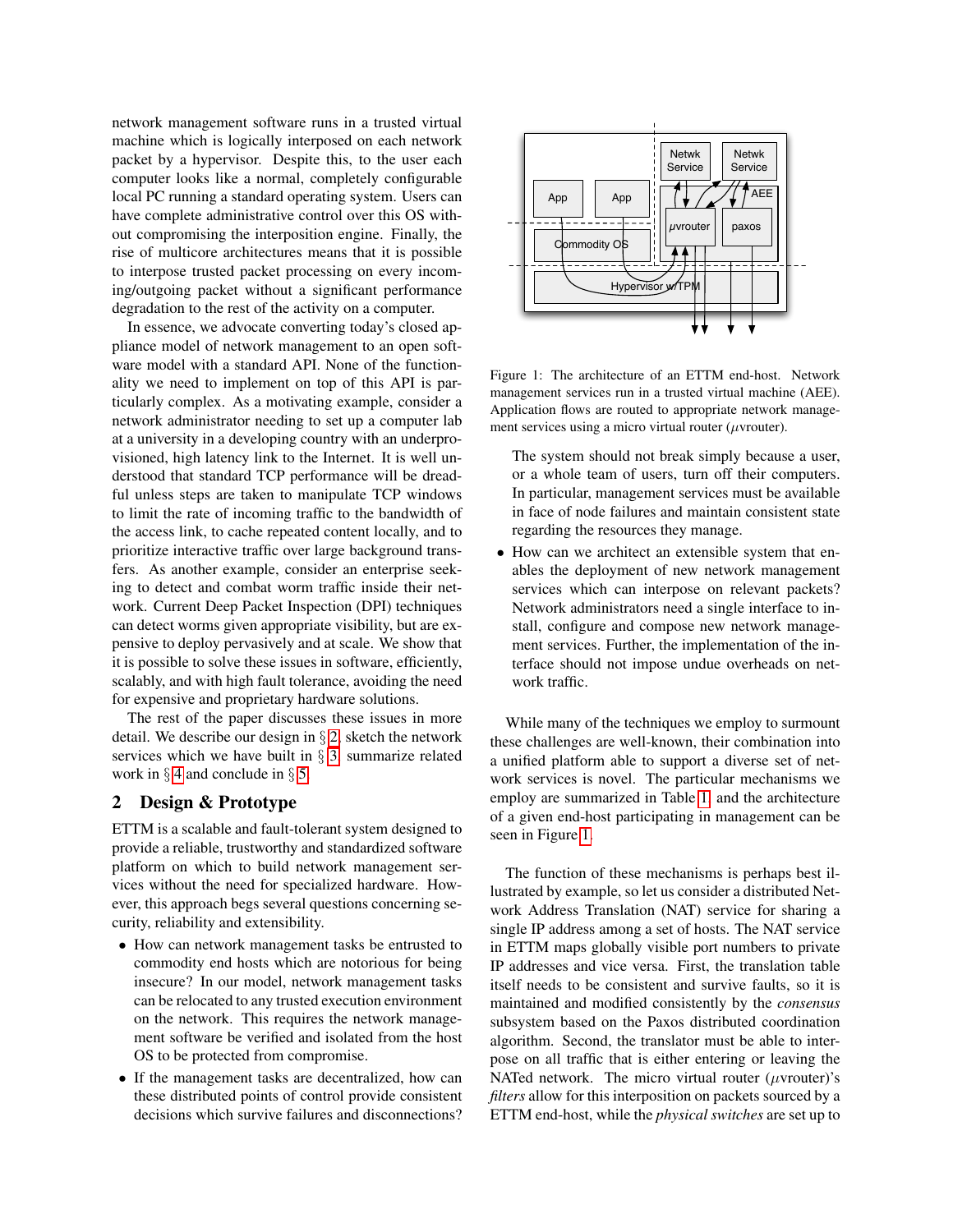| <b>Mechanism</b>          | <b>Description</b>                                                | <b>Tech Trends</b> | Goals           | <b>Section</b> |
|---------------------------|-------------------------------------------------------------------|--------------------|-----------------|----------------|
| Trusted Authoriza-        | Extension to the 802.1X network access control pro-<br><b>TPM</b> |                    | Trust           | 2.1            |
| tion                      | tocol to authorize trusted stacks                                 |                    |                 |                |
| <b>Attested Execution</b> | Trusted space to run filters and control plane pro-               | Virtualization,    | Scalability     | 2.2            |
| Environment               | cesses on untrusted end-hosts                                     | Multicore          |                 |                |
| <b>Physical Switches</b>  | In-network enforcers of access control and rout-                  | Open interfaces    | Standardization | 2.3            |
|                           | ing/switching policy decisions                                    |                    |                 |                |
| <b>Filters</b>            | End-host enforcers of network policy running inside               | Multicore          | Extensibility   | 2.4            |
|                           | the Attested Execution Environment                                |                    |                 |                |
| Consensus                 | Agreement on management decisions and shared                      | Fault tolerance    | Reliability,    | 2.5            |
|                           | state                                                             | techniques         | Extensibility   |                |

<span id="page-2-0"></span>Table 1: Summary of mechanisms in ETTM.

deliver incoming packets to the appropriate host.<sup>[1](#page-2-2)</sup> Lastly, because potentially untrusted hosts will be involved in the processing of each packet, the service is run only in an isolated *attested execution environment* on hosts that have been verified using our *trusted authorization* protocol based on commodity trusted hardware.

# <span id="page-2-1"></span>2.1 Trusted Authorization

Traditionally, end-hosts running commodity operating systems have been considered too insecure to be entrusted with the management of network resources. However, the recent proliferation of trusted computing hardware has opened the possibility of restructuring the placement of trust. In particular, using the trusted platform module (TPM) [\[39\]](#page-13-8) shipping with many current computers, it is possible to verify that a remote computer booted a particular software stack. In ETTM, we use this feature to build an extension to the widely-used 802.1X network access control protocol to make authorization decisions based on the booted software stack of end-hosts rather than using traditional key- or passwordbased techniques. We note that the guarantees provided by trusted computing hardware generally assume that an attacker will not physically tamper with the host, and we make this assumption as well.

The remainder of this section describes the particular capabilities of current trusted hardware and how they enable the remote verification of a given software stack.

#### 2.1.1 Trusted Platform Module

The TPM is a hardware chip commonly found on motherboards today consisting of a cryptographic processor, some persistent memory, and some volatile memory. The TPM has a wide variety of capabilities including the secure storage of integrity measurements, RSA key creation and storage, RSA encryption and decryption of data, pseudo-random number generation and attestation to portions of the TPM state. Much of this functionality is orthogonal to the purposes of this paper. Instead, we focus on the features required to remotely verify that a machine has booted a given software stack.

One of the keys stored in the TPM's persistent memory is the endorsement key (EK). The EK serves as an identity for the particular TPM and is immutable. Ideally, the EK also comes with a certificate from the manufacturer stating that the EK belongs to a valid hardware TPM. However many TPMs do not ship with an EK from the manufacturer. Instead, the EK is set as part of initializing the TPM for its first use.

The volatile memory inside the TPM is reset on every boot. It is used to store measurement data as well as any currently loaded keys. Integrity measurements of the various parts of the software stack are stored in registers called Platform Configuration Registers (PCRs). All PCR values start as 0 at boot and can only be changed by an extend operation, i.e., it is not possible to replace the value stored in the PCR with an arbitrary new value. Instead, the extend operation takes the old value of the PCR register, concatenates it with a new value, computes their hash using Secure Hash Algorithm 1 (SHA-1), and replaces the current value in the PCR with the output of the hash operation.

#### 2.1.2 Trusted Boot

The intent is that as the system boots, each software component will be hashed and its hash will be used to extend at least one of the PCRs. Thus, after booting, the PCRs will provide a tamper evident summary of what happened during the boot. For instance, the post-boot PCR values can be compared against ones corresponding to a known-good boot to establish if a certain software stack has been loaded or not.

To properly measure all of the relevant components in the software stack requires that each layer be instrumented to measure the integrity of the next layer, and then store that measurement in a PCR before passing execution on. Storing measurements of different components into different PCRs allows individual modules to

<span id="page-2-2"></span><sup>&</sup>lt;sup>1</sup>This is possible with legacy ethernet switches using a form of detour routing or more efficiently with programmable switches [\[30\]](#page-13-7).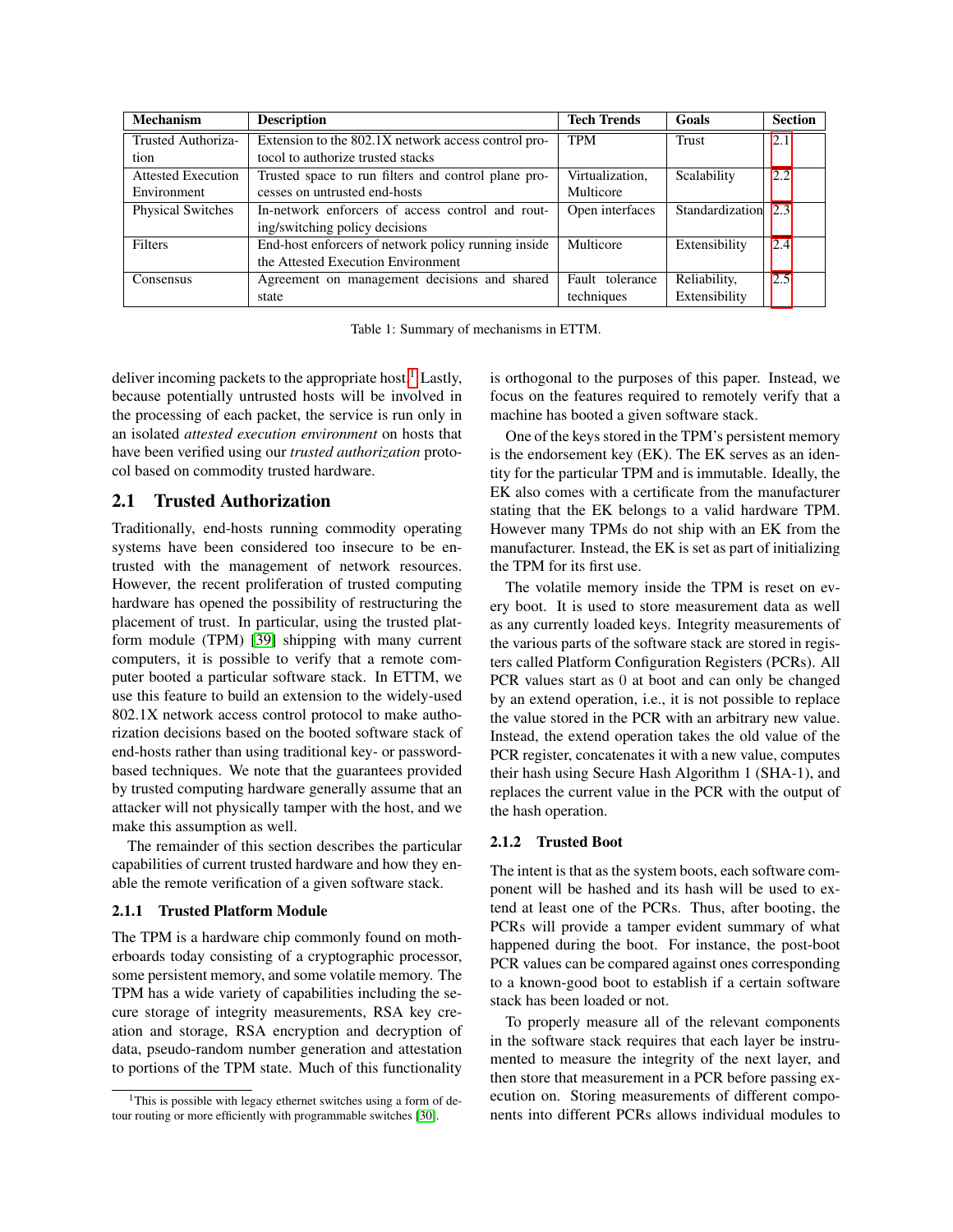be replaced independently.

As each measurement's validity depends on the correctness of the measuring component, the PCRs form a chain of trust that must be rooted somewhere. This root is the immutable boot block code in the BIOS and is referred to as the Core Root of Trust for Measurement (CRTM). The CRTM measures itself as well as the rest of BIOS and appends the value into a PCR before passing control to any software or firmware. This means that any changeable code will not acquire a blank PCR state and cannot forge being the "bottom" of the stack.

It should be noted that the values in the PCRs are only representative of the state of the machine at boot time. If malicious software is loaded or changes are made to the system thereafter, the changes will not be reflected in the PCRs until the machine is rebooted. Thus, it is important that only minimal software layers are attested. In our case, we attest the BIOS, boot loader, virtual machine monitor, and execution environment for network services. We do not need to attest the guest OS running on the device, as it is never given access to the raw packets traversing the device.

### 2.1.3 Attestation

Once a machine is booted with PCR values in the TPM, we need a verifiable way to extract them from the TPM so that a remote third party can verify that they match a known-good software stack and that they came from a real TPM. In theory this should be as simple as signing the current PCR values with the private half of the EK, but signing data with the EK directly is disallowed.<sup>[2](#page-3-0)</sup> Instead, Attestation Identity Keys (AIKs) are created to sign data and create attestations. The AIKs can be associated with the TPM's EK either via a Privacy CA or via Direct Anonymous Attestation [\[39\]](#page-13-8) in order to prove that the AIKs belong to a real TPM. As a detail, because many TPMs do not ship with EKs from their manufacturers, these computers must generate an AIK at installation and store the public half in a persistent database.

To facilitate attestation, TPMs provide a quote operation which takes a nonce and signs a digest of the current PCRs and that nonce with a given AIK. Thus, a verifier can challenge a TPM-equipped computer with a random, fresh nonce and validate that the response comes from a known-good AIK, contains the fresh nonce, and represents a known-good software stack.

#### 2.1.4 ETTM Boot

When a machine attempts to connect to an ETTM network, the switch forwards the packets to a verification server which can be either an already-booted end-host running ETTM, a persistent server on the LAN or even



<span id="page-3-2"></span>Figure 2: The steps required for an ETTM boot and trusted authorization.

a cloud service.[3](#page-3-1) On recognizing the connection of a new host, the switch establishes a tunnel to the verification server and maintains this tunnel until the verification server can reach a verdict about authorization.

If the host is verified as running a complete, trusted software stack then it is simply granted access to the network. If the host is running either an incomplete or old software stack, the ETTM software on the end-host attempts to download a fresh copy and retries. Traffic from non-conformant hosts are tunneled to a participating host; our design assumes this is a rare case.

Our trusted authorization protocol creates this exchange via an extension to the 802.1X and EAP proto-cols. We have extended the wpa\_supplicant [\[28\]](#page-13-9) 802.1X client and the FreeRADIUS [\[16\]](#page-13-10) 802.1X server to support this extension and provide authorization to clients based purely on their attested software stacks.

This process is shown in Figure [2.](#page-3-2) First, the endhost connects to an ETTM switch, receives an EAP Request Identity packet (1), and responds with an EAP Response/Identity frame containing the desired AIK to use (2). The switch encapsulates this response inside an 802.1x packet which is forwarded to the verification server running our modified version of FreeRA-DIUS (3). The FreeRADIUS server responds with a second EAP Request Trusted Software Stack frame containing a nonce again encapsulated inside an 802.1X packet (4), and the end-host responds with an EAP Response Trusted Software Stack frame containing the signed PCR values proving the booted software stack (5). This concludes the verification stage.

The verification server can then either render a verdict as to whether access is granted (7) or require the end-host to go through a provisioning stage (6) where extra code and/or configuration can be loaded onto the machine and the authorization retried.

#### 2.1.5 Performance of ETTM Boot

Table [2](#page-4-2) presents microbenchmarks for various TPM operations (including those which will be described later in this section) on our Dell Latitude e5400 with a Broadcom TPM complying to version 1.2 of the TPM spec, an Intel 2 GHz Core 2 Duo processor and 2 GB of RAM.

<span id="page-3-0"></span><sup>2</sup>This is to avoid creating an immutable identity which is revealed in every interaction involving the TPM.

<span id="page-3-1"></span> $3$ We assume the existence of some persistently reachable computer to bootstrap new nodes and store TPM configuration state. Under normal operation, this is a currently active verified ETTM node.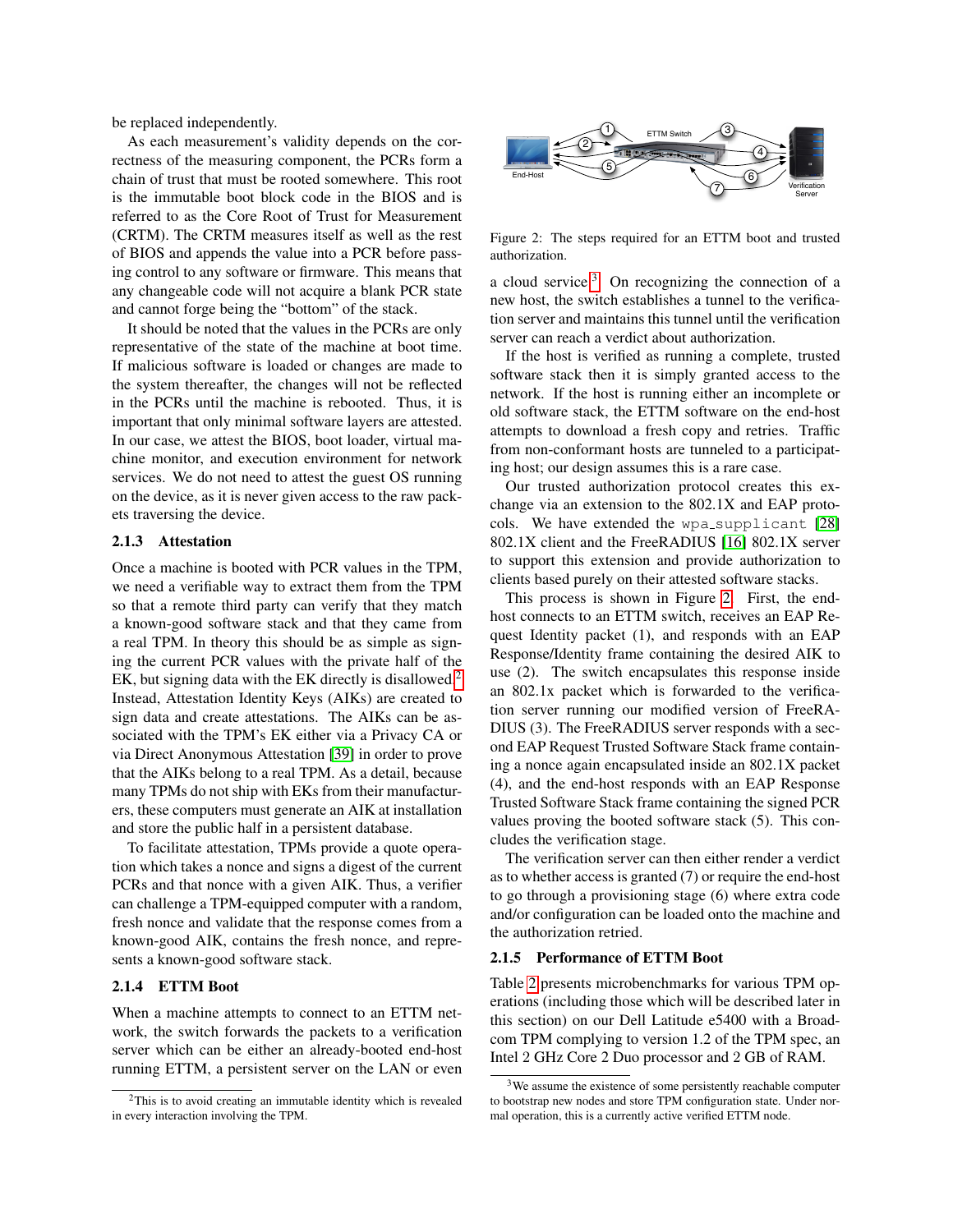| Operation         | Time (s) | Std. Dev. (s) |
|-------------------|----------|---------------|
| <b>PCR</b> Extend | 0.0253   | 0.001         |
| Create AIK        | 34.3     | 8.22          |
| Load AIK          | 1.75     | 0.002         |
| Sign PCR          | 0.998    | 0.001         |

<span id="page-4-2"></span>Table 2: The time (in seconds) it takes for a variety of TPM operations to complete.

| Operation                    | <b>Wall Clock Time (s)</b> |  |
|------------------------------|----------------------------|--|
| client start                 |                            |  |
| receive first server message | $+0.049$                   |  |
| receive challenge nonce      | $+0.021$                   |  |
| send signed PCRs             | $+0.998$                   |  |
| receive server decision      | $+0.018$                   |  |
| Total                        | 1.09                       |  |

<span id="page-4-3"></span>Table 3: The time (in seconds) it takes for an 802.1X EAP-TSS authorization with breakdown by operation.

The time to create the AIK is needed only once at system initialization. The total time added to the normal boot sequence for an ETTM enabled host is negligible as most actions can be trivially overlapped with other boot tasks. Assuming the challenge nonce is received, the signing time can be overlapped with the booting of the guest OS as no attestation is required to its state.

Table [3](#page-4-3) shows a breakdown of how long each step takes in our implementation of trusted authorization assuming an up-to-date trusted software stack is already installed on the end-host and the relevant AIK has already been loaded. The total time to verify the boot status is just over 1 second. This is dominated by the time that it takes to sign the PCR values after having received the challenge nonce.

### <span id="page-4-0"></span>2.2 Attested Execution Environment

In ETTM, we require that each participating host has a corresponding trusted virtual machine which is responsible for managing that host's traffic. We call this virtual machine an Attested Execution Environment (AEE) because it has been attested by Trusted Authorization. In the common case, this virtual machine will run alongside the commodity OS on the host, but in some cases a host's corresponding AEE may run elsewhere with the physical switching infrastructure providing an constrained tunnel between the host and its remote VM.

The AEE is the vessel in which network management activities take place on end-hosts. It provides three key features: a mechanism to intercept all incoming and outgoing traffic, a secure and isolated execution environment for network management tasks and a common platform for network management applications.

To interpose the AEE on all network traffic, the hypervisor (our implementation makes use of Xen [\[3\]](#page-13-11)) is configured to forward all incoming and outgoing network traffic through the AEE. This configuration is verified as part of trusted authorization. Once the AEE has been interposed on all traffic, it can apply the ETTM filters (described in § [2.4\)](#page-5-0) giving each network service the required points of visibility and control of the data path.

Further, the hypervisor is configured to isolate the AEE from any other virtual machines it hosts. Thus, the AEE will be able to faithfully execute the prescribed filters regardless of the configuration of the commodity op-erating system. <sup>[4](#page-4-4)</sup> The AEE can also execute network management tasks which are not directly related to the host's traffic. For example, it could redirect traffic to a mobile host, verify a new host's software stack or reconfigure physical switches. It is even possible for a host to run multiple AEEs simultaneously with some being run on behalf of other nodes in the system. A desktop with excess processing power can stand-in to filter the traffic from a mobile phone.

Lastly, the AEE provides a common platform to build network management services. Because this platform is run as a VM, it can remain constant across all endhosts providing a standardized software API. Our current AEE implementation is a stripped-down Linux virtual machine, however, we have augmented it with APIs to manage filters (described in  $\S 2.4$ ) as well as to manage reliable, consistent, distributed state (described in § [2.5\)](#page-5-1).

While in most cases, the added computational resources required to run an AEE do not pose a problem, ETTM allows for AEEs (or some parts of an AEE) to be offloaded to another computer. In our prototype, this is handled by applications themselves. In the future, we hope to add dynamic offloading based on machine load.

# <span id="page-4-1"></span>2.3 Physical Switches

Physical switches are the lowest-level building block in ETTM. Their primary purpose is to provide control and visibility into the link layer of the network. This includes access control, flexible control of packet forwarding, and link layer topology monitoring.

- Authorization/Access Control: As described earlier, switches redirect and tunnel traffic from as of yet unauthorized hosts until an authorization decision has been made.
- Flexible Packet Forwarding: The ability to install custom forwarding rules in the network enables significantly more efficient implementations of some network management services (e.g., NAT), but is not required. Flexible forwarding also enables more efficient routing by not constraining traffic within the

<span id="page-4-4"></span><sup>4</sup>We make use of a VM other than the root VM (e.g., Dom0 in Xen) for the AEE to both maintain independence from any particular hypervisor and to protect any such root VM from misbehaving applications in the AEE.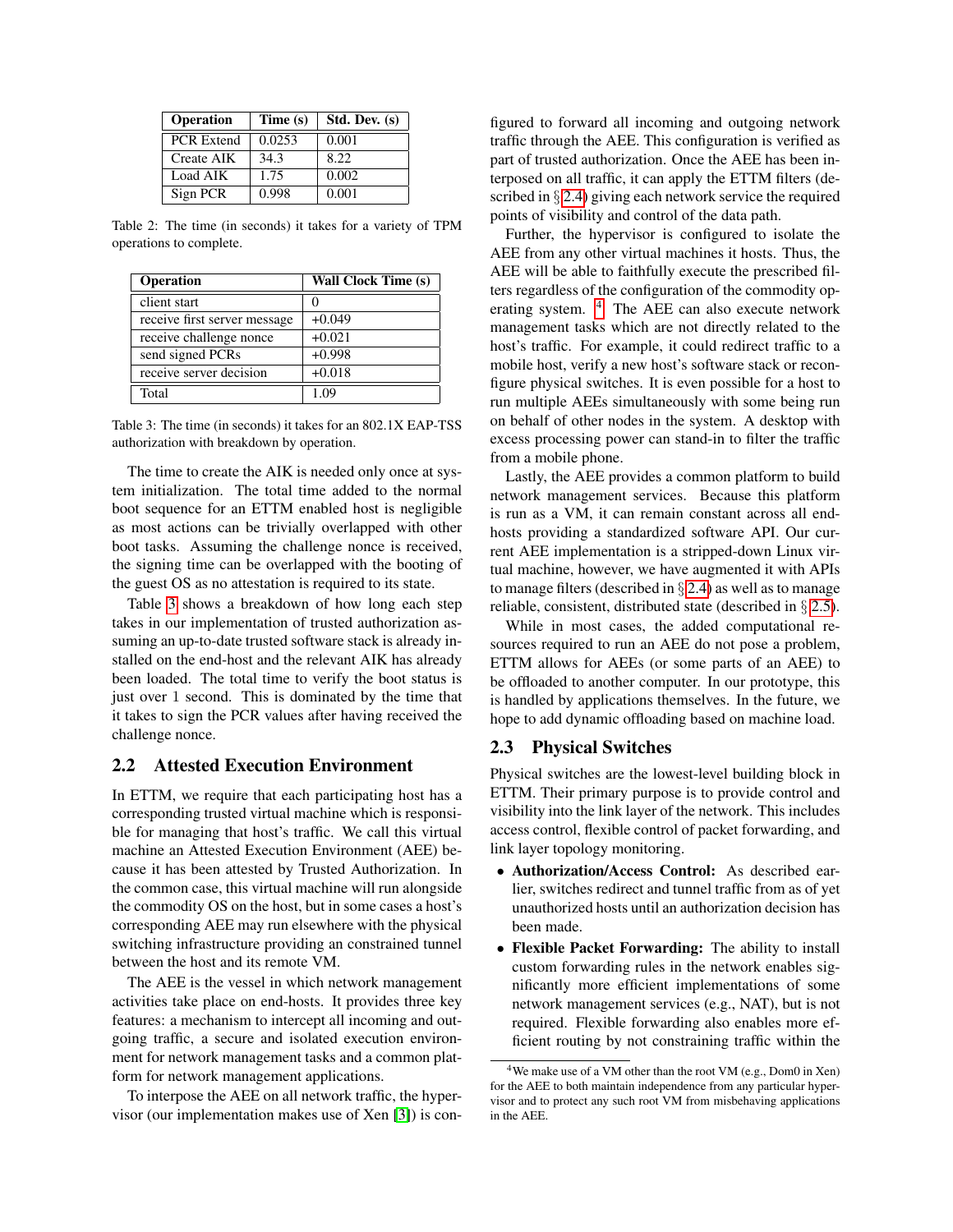traditional ethernet spanning tree protocol.

• Topology Monitoring: In order to properly manage available network resources, end-hosts must be able to discover what network resources exist. This includes the set of physical switches and links along with the links' latencies and capacities.

At a minimum, ETTM only requires the first of these capabilities and since we implement access control via an extension to 802.1X and EAP, most current ethernet switches (even many inexpensive home routers [\[31,](#page-13-12) [10\]](#page-13-13)) can serve as ETTM switches. There are advantages to more full-featured switches, however. For instance, a physical switch that supports the 802.1AE MACSec specification can provide a secure mechanism to differentiate between the different hosts attached to the same physical port and authorize them independently, while denying access to other unauthorized hosts attached to the port.

Additionally, ETTM can better manage network resources when used in conjunction with an OpenFlow switch [\[30\]](#page-13-7). OpenFlow provides a wealth of network status information and supports packet header rewriting and flexible, rule-based packet forwarding. We currently leave interacting with programmable switches to applications. Many applications function correctly using simple Ethernet spanning tree routing and do not require control over packet-forwarding. Those that do, like the NAT, must either implement packet redirection in the application logic by having AEEs forward packets to the appropriate host or manage configuring the programmable switches themselves. We are in the process of creating a standard interface to packet forwarding in ETTM.

### <span id="page-5-0"></span>2.4 Micro Virtual Router

On each end-host, we construct a lightweight virtual router, called the micro virtual router ( $\mu$ vrouter), which mediates access to incoming and outgoing packets by the various services. Services use the  $\mu$ vrouter to inspect and modify packets as well as insert new packets or drop packets. The core idea of filters in ETTM is that they are the mechanism to interpose on a per-packet basis and their behavior can be controlled by consensus operations which occur at a slower time scale: one operation per flow or one operation per flow, per RTT.

The  $\mu$  vrouter consists of an ordered list (by priority) of filters which are applied to packets as they depart and arrive at the host. The current Filter API is described in Table [4.](#page-5-2) The filters which we have implemented so far (described in  $\S$  [3\)](#page-8-0) correspond to tasks that would currently be carried out by a special-purpose middlebox like a NAT, web cache, or traffic shaper.

The  $\mu$ vrouter is approximately 2250 lines of C++ code running on Linux using libipq and iptables to capture traffic. This has simplified development by allowing

| matchOnHeader()                                                     |  |  |  |  |
|---------------------------------------------------------------------|--|--|--|--|
| returns true if the filter can match purely on IP, TCP and          |  |  |  |  |
| UDP headers ( <i>i.e.</i> , without considering the payload) and    |  |  |  |  |
| false if the filter must match on full packets                      |  |  |  |  |
| qetPriority()                                                       |  |  |  |  |
| returns the priority of the filter, this is used to establish the   |  |  |  |  |
| order in which filters are applied                                  |  |  |  |  |
| qetName()                                                           |  |  |  |  |
| simply returns a human readable name of the filter                  |  |  |  |  |
| matchHeader(iphdr, tcphdr, udphdr)                                  |  |  |  |  |
| returns true if the filter is interested in a packet with these     |  |  |  |  |
| headers; undefined filters are set to NULL and behavior is          |  |  |  |  |
| undefined if matchOnHeader () returns false                         |  |  |  |  |
| match (packet)                                                      |  |  |  |  |
| returns t rue if the filter is interested in the packet; behavior   |  |  |  |  |
| is undefined if matchOnHeader () returns true                       |  |  |  |  |
| filter (packet)                                                     |  |  |  |  |
| actually processes a packet; returns one of ERROR,                  |  |  |  |  |
| CONTINUE, SEND, DROP or QUEUED and possibly modi-                   |  |  |  |  |
| fies the packet                                                     |  |  |  |  |
| upkeep()                                                            |  |  |  |  |
| this function is called 'frequently' and enables the filter to      |  |  |  |  |
| perform any maintenance that is required                            |  |  |  |  |
| getReadyPackets()                                                   |  |  |  |  |
| this returns a list of packets that the filter would like to either |  |  |  |  |
| dequeue or introduce; this is called 'frequently'                   |  |  |  |  |

#### <span id="page-5-2"></span>Table 4: The filter API.

the *u*vrouter to run as a user-space application. However, the user-space implementation has a downside in that it imposes performance overheads that limit the sustained throughput for large flows. To address the performance concerns, we split the functionality of the  $\mu$ vrouter into two components—a user-space module supporting the full filter API specified in Table [4](#page-5-2) and a kernel-level module that supports a more restricted API used only for header rewriting and rate-limiting. In applications such as the NAT, the user-space filter is invoked only for the first packet in order to assign a globally unique port number to the flow, while the kernel module is used for filling in this port number in subsequent packets.

The  $\mu$  vrouter enables an administrator to specify a stack of filters that carry out the data-plane management tasks for the network. That is, it handles traffic that is destined for or emanates from an end-host on the network. Traffic destined to or emanating from AEEs or physical switches constitutes the control plane of ETTM and is not handled by the filters.

## <span id="page-5-1"></span>2.5 Consensus

If network management is going to be distributed among a large number of potentially unreliable commodity computers, there must be a layer to provide consistency and reliability despite failures. For example, a desktop unexpectedly being unplugged should not cause any state to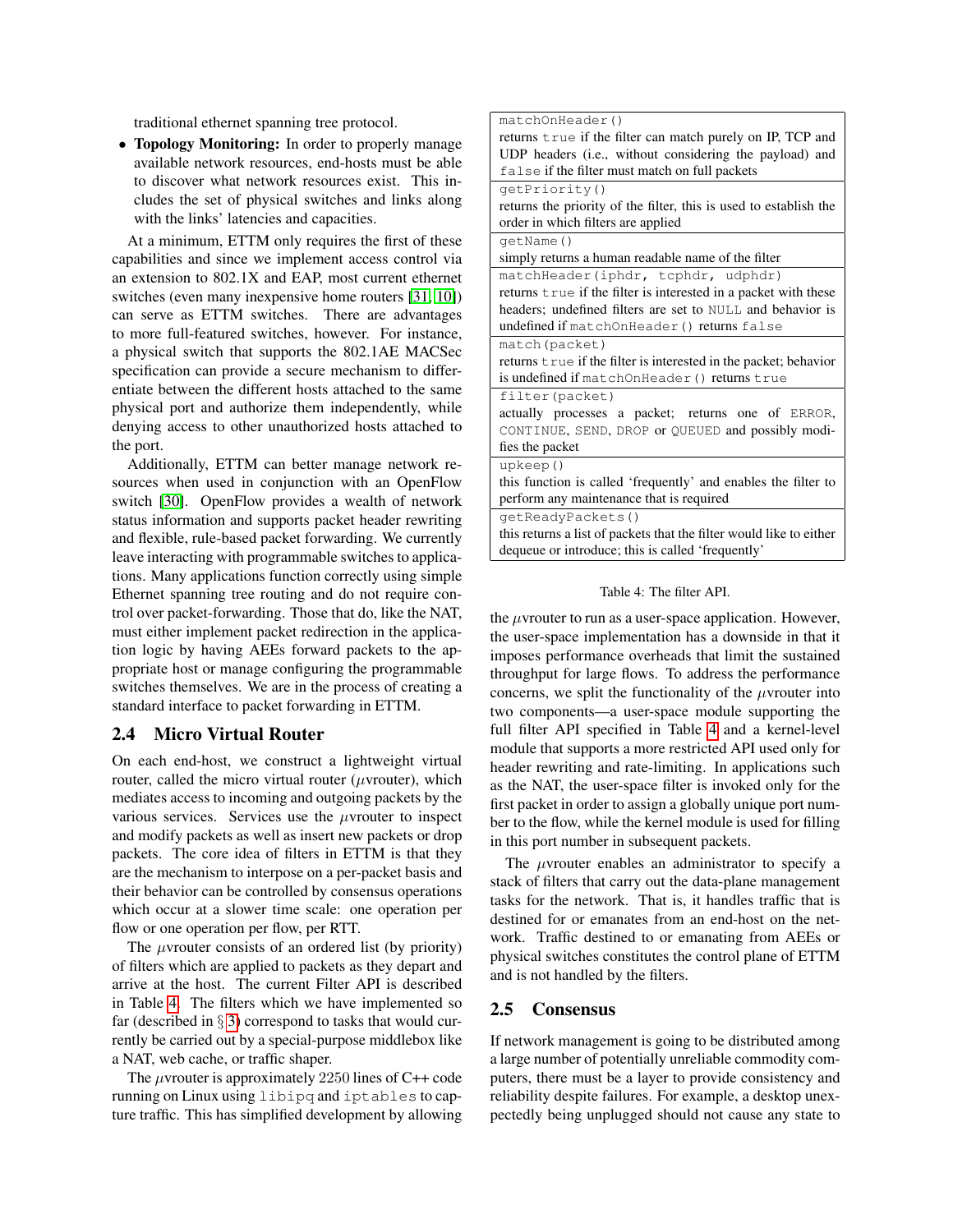be lost for the remaining functioning computers. Fortunately, there is a vast literature on how to build reliable systems out of inexpensive, unreliable parts. In our case we build reliability using the Paxos algorithm for distributed consensus [\[25\]](#page-13-14).

We expose a common API which provides a simple way for ETTM network services to manage their consistent state including the ability to define custom rules for what state should be semantically allowed and ways to choose between liveness and safety in the event that it is required. We expose our consensus implementation via a table abstraction in which each row corresponds to a single service's state and each cell in a given row corresponds to an agreed upon action on the state managed by the service. Thus, each service has its own independently ordered list of agreed upon values, with each row entirely independent of other rows from the point of view of the Paxos implementation.

In building the API and its supporting implementation we strove to overcome several key challenges:

Application Independent Agreement: The actual agreement process should be entirely independent of the particular application. As a consequence, the abstraction presented is agreement on an ordered list of blobs of bytes for each application or service, with the following operations allowed on this ordered list.

- put(name, value): Attempts to place value as a cell in the row named name. This will not return immediately specifying success or failure, but if the value is accepted, a later get call or subscription will return value.
- get(name, seqNum): Attempts to retrieve cell number seqNum from the row named name. Returns an error if seqNum is invalid and the relevant value otherwise.

For example, our NAT implementation creates a row in the table called "NAT". When an outgoing connection is made an entry is added with the mapping from the private IP address and port to the public IP address and a globally visible port along with an expiration time. Nodes with long-running connections can refresh by appending a new entry. Thus, each node participating in the NAT can determine the shared state by iteratively processing cells from any of the replicas.

Publish-Subscribe Functionality: A network service can subscribe to the set of agreed upon values for a row via the subscribe API call. The service running on an ETTM node receives a callback (using  $notify)$  when new values are added to a given row through the put API calls. This is useful not just for letting services manage their own state, but also for subscribing to special rows that contain information about the network in general. For instance, there is one row which describes topology information and another row which logs authorization decisions. The consensus system invokes

- subscribe(name, seqNum): Asks that the values of all cells in the row name starting with the cell numbered seqNum be sent to the caller. This includes all cells agreed on in the future.
- unsubscribe(name): Cancels any existing subscription to the row name.
- notify(name, value, seqNum): This is the callback from a subscription call and lets the client know that cell number seqNum of row name has the value value.

Balance Reliability and Performance: Invariably adding more nodes and thus increasing expected reliability causes performance to degrade as more responses are required. Thus, we allow for a subset of the participating ETTM nodes to form the Paxos group rather than the whole set. ETTM nodes use the following API calls to join and depart from consensus groups and to identify the set of cells that have been agreed upon by the consensus group.

- join(name) Asks the local consensus agent to participate in the row name.
- leave(name) Asks the local consensus agent to stop participating in row name. A graceful ETTM machine shutdown involves informing each row that the node is leaving beforehand.
- highestSequenceNumber(name) Returns the current highest valid cell number in the row named name.

Allow Application Semantics: While we wish to be application agnostic in the details of agreement, we also would like services to be able to enforce some semantics about what constitute valid and invalid sequences of values. Coming back to the NAT example, the semantic check can ensure that a newly proposed IP-port mapping does not conflict with any previously established ones and can even deal with the leased nature of our IPport mappings making the decision once (typically at the leader of the Paxos group) as to whether the old lease has expired or not. We accomplish this by having network services optionally provide a function to check the validity of each value before it is proposed.

- setSemanticCheckPolicy(name, policyhandler): Sets the semantic check policy for row name. policyhandler is an application-specific call-back function that is used to check the validity of the proposed values.
- check(policyhandler, name, value, seqNum): Asks the consensus client if value is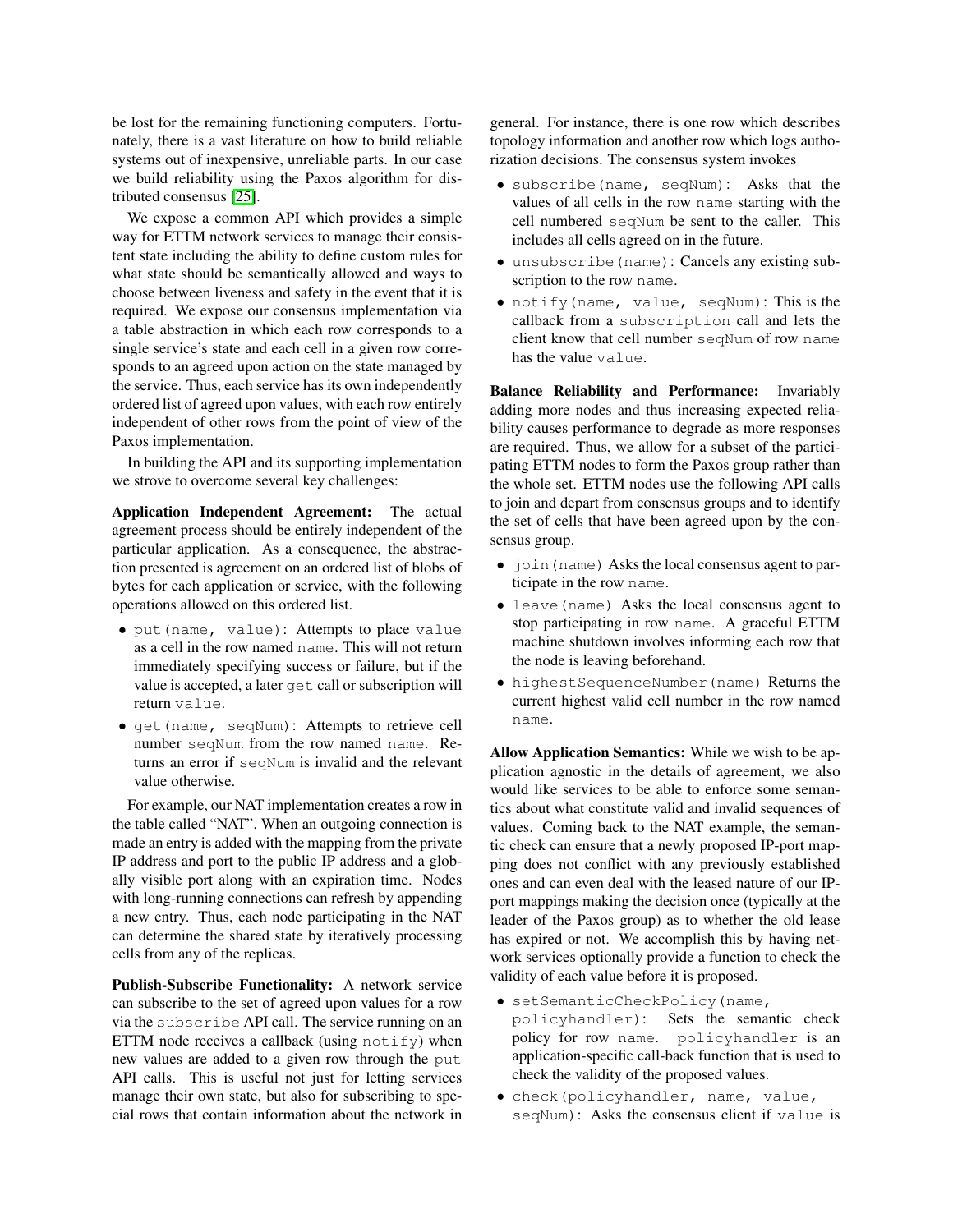a semantically valid value to be put in cell number seqNum of row name. Returns true if the value is semantically valid, false if it is not and with an error if the checker has not been informed of all cells preceding cell number seqNum.

Finally, each row maintained by the consensus system can have a different set of policies about whether to check for semantic validity, whether to favor safety or liveness (as described below), and even which nodes are serving as the set of replicas.

### 2.5.1 Catastrophic Failures

Paxos can make progress only when a majority of the nodes are online. If membership changes gradually, the Paxos group can elect to modify its membership. The two critical parameters that determine the robustness of the quorum are the churn rate and the time it takes to detect failure and change the group's membership. The consensus group can continue to operate if fewer than half of the nodes fail before their failure is detected. In such cases, since a majority of the machines in the consensus group are still operating, we have that set vote on any changes necessary to cope with the churn [\[26\]](#page-13-15).

But if a large number of nodes leave simultaneously (e.g., because of a power outage), we allow services to opt to make progress despite inconsistent state. Each service can pick they want to handle this case for its row, deciding to either favor liveness or safety via the setForkPolicy call. If the row favors safety, then the row is effectively frozen until a time when a majority of the nodes recover and can continue to make progress. However, we allow for a row to favor liveness, in which case the surviving nodes make note of the fact that they are potentially breaking safety and fork the row.

Forking effectively creates a new row in which the first value is an annotation specifying the row from which it was forked off, the last agreed upon sequence number before the fork and the new set of nodes which are believed to be up. This enables a minority of the nodes to continue to make progress. Later on, when a majority of the nodes in the original row return to being up, it is up to the service to merge the relevant changes (and deal with any potential conflicts) from the forked row back into the main row via the normal put operation and eventually garbage collect the forked row via a delete operation. The details of this API are described in Table [5.](#page-7-0)

While, in theory, building services that can handle potentially inconsistent state is hard, we have found that, in practice, many services admit reasonable solutions. For instance, a NAT which experiences a catastrophic failure can continue to operate and when merging conflicts it may have to terminate connections if they share the same external IP and port, though most of the time there will be no such conflicts.

| setForkPolicy(name, policy)                                    |  |  |  |
|----------------------------------------------------------------|--|--|--|
| Sets the forking policy for the row name in the case of catas- |  |  |  |
| trophic failures. The valid values of policy are 'safe' and    |  |  |  |
| 'live'.                                                        |  |  |  |
| delete (name)                                                  |  |  |  |
| Cleans up the state associated with row name. Fails if called  |  |  |  |
| on a row which is not a fork of an already existing row.       |  |  |  |
| forkNotify(name, forkName)                                     |  |  |  |
| Informs the consensus client that because the client asked to  |  |  |  |
| favor liveness over safety, the row name has been forked and   |  |  |  |
| that a new copy has been started as row for kName where        |  |  |  |
| potentially unsafe progress can be made, but may need to be    |  |  |  |
| later merged.                                                  |  |  |  |
|                                                                |  |  |  |

<span id="page-7-0"></span>Table 5: API for dealing with catastrophic failures.



<span id="page-7-1"></span>Figure 3: The average time for a Paxos round to complete with and without a leader as we vary the size of the Paxos group.

#### 2.5.2 Implementation

Our current implementation of consensus is approximately 2100 lines of C++ code implementing a straightforward and largely unoptimized adaptation of the Paxos distributed agreement protocol. In Paxos, proposals are sent to all participating nodes and accepted if a majority of the nodes agree on the proposal. In our implementation, one leader is elected per row and all requests for that row are forwarded to the leader. If progress stalls, the leader is assumed to have failed and a new one is elected without concern for contention. If progress on electing a leader stalls, then the row can be unsafely forked depending on the requested forking policy. As nodes fail, the Paxos group reconfigures itself to remove the failed node from the node set and replace it with a different ETTM end-host.

Figure [3](#page-7-1) shows the average time for a round of our Paxos implementation to complete when running with varying numbers of pc3000 nodes (with 3GHz, 64-bit Xeon processors) on Emulab [\[15\]](#page-13-16). The results show that a Paxos round can be completed within 2 ms when there is no leader and within 1 ms with a leader. While the computation necessarily grows linearly with the number of nodes, this effect is mitigated by running Paxos on a subset of the active ETTM nodes. For example, as we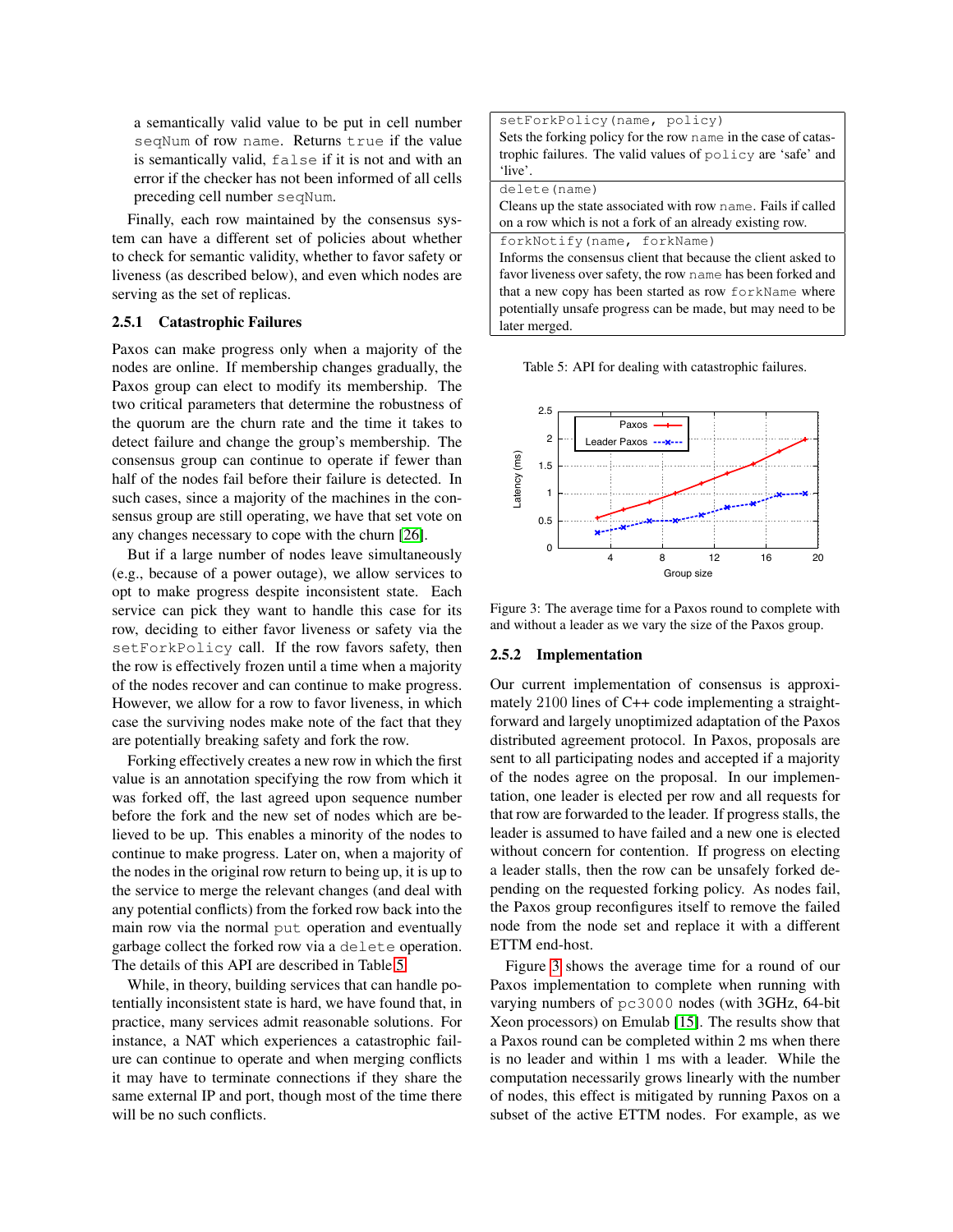

<span id="page-8-2"></span>Figure 4: Bandwidth throughput of flows traversing ETTM NAT as we vary the flow size.

will show in our evaluation of the NAT, a Paxos group of only 10 nodes—with new machines brought in only to replace any departing nodes in the subset—provides sufficient throughput and availability for the management of a large number of network flows.

## <span id="page-8-0"></span>3 Network Management Services

We next describe the design, implementation, and evaluation of several example services we have built using ETTM. These services are intended to be proof of concept examples of the power of making network administration a software engineering, rather than a hardware configuration, problem. In each case the functionality we describe can also be implemented using middleboxes. However, a centralized hardware solution increases costs and limits reliability, scalability, and flexibility. Proposals exist to implement several of these services as peerto-peer applications on end-hosts [\[23,](#page-13-17) [38\]](#page-13-18), but this raises questions of enforcement and privacy. Instead, ETTM provides the best of both worlds: safe enforcement of network management without the limitations of hardware solutions.

# 3.1 NATs

Network Address Translators (NATs) share a single externally-visible IP address among a number of different hosts by maintaining a mapping between externally visible TCP or UDP ports and the private, internallyvisible IP addresses belonging to the hosts. Mappings are generated on-demand for each new outgoing connection, stored and transparently applied at the NAT device itself. Traffic entering the network which does not belonging to an already-established mapping is dropped. As a result, passive listeners such as servers and peer-topeer systems can have connectivity problems when located behind NATs. Mappings are usually not replicated, so a rebooted NAT will break all connections.

In contrast, Our ETTM NAT is distributed and faulttolerant. We store the mappings using the consensus API allowing any participating AEE to access the complete list of mappings. When the NAT filter running in a host's



<span id="page-8-3"></span>Figure 5: Throughput performance of ETTM NAT as we vary the Paxos group size.

AEE detects a new outgoing flow, it temporarily hold the flow and requests a mapping to an available, externallyvisible port. This request is satisfied only if the port is actually available. Once this request completes, the NAT filter begins rewriting the packet headers for the flow and allows packets to flow normally.

Handling incoming traffic is slightly more complicated. If the physical switches on the network support flexible packet forwarding (as with OpenFlow hardware), they can be configured with soft state to forward traffic to the appropriate host where its NAT filter can rewrite the destination address.<sup>[5](#page-8-1)</sup> If the soft state has not yet been installed or has been lost due to failure, default forwarding rules result in the packet being delivered to some host which can appropriately forward the packet and install rules in the physical switches as needed.

Our NAT also works if the physical switches do not support re-configurable routing. Instead, we assign the globally-visible IP address to a specific AEE and have that AEE forward traffic to appropriate hosts. While this might appear to be similar to proxying all external traffic through an end-host, such an approach would be neither fault tolerant nor privacy preserving. In contrast, in ETTM the AEE allows for packets to be silently redirected to the appropriate host without those packets being visible to the user of the forwarding host. Also, the failure of that AEE can be detected and another can be chosen with no lost state. When selecting an AEE, we use historical uptime data as well as information about current load to avoid using unreliable hosts and to avoid unnecessarily burdening loaded hosts. While it is possible that a determined snoop might physically tap their ethernet wire to see forwarded packets, deployments that wish to prevent this could enforce end-to-end encryption using a combination of SSL, IPsec and/or 802.1AE MACsec to encrypt all traffic entering or exiting the organization.

Our NAT can be configured to allow passive connec-

<span id="page-8-1"></span><sup>5</sup>We implement address translation in the AEE despite OpenFlow support because some of our OpenFlow hardware has worse performance when modifying packets. Further, keeping translation tables reliably in AEEs keeps no hard state in the network.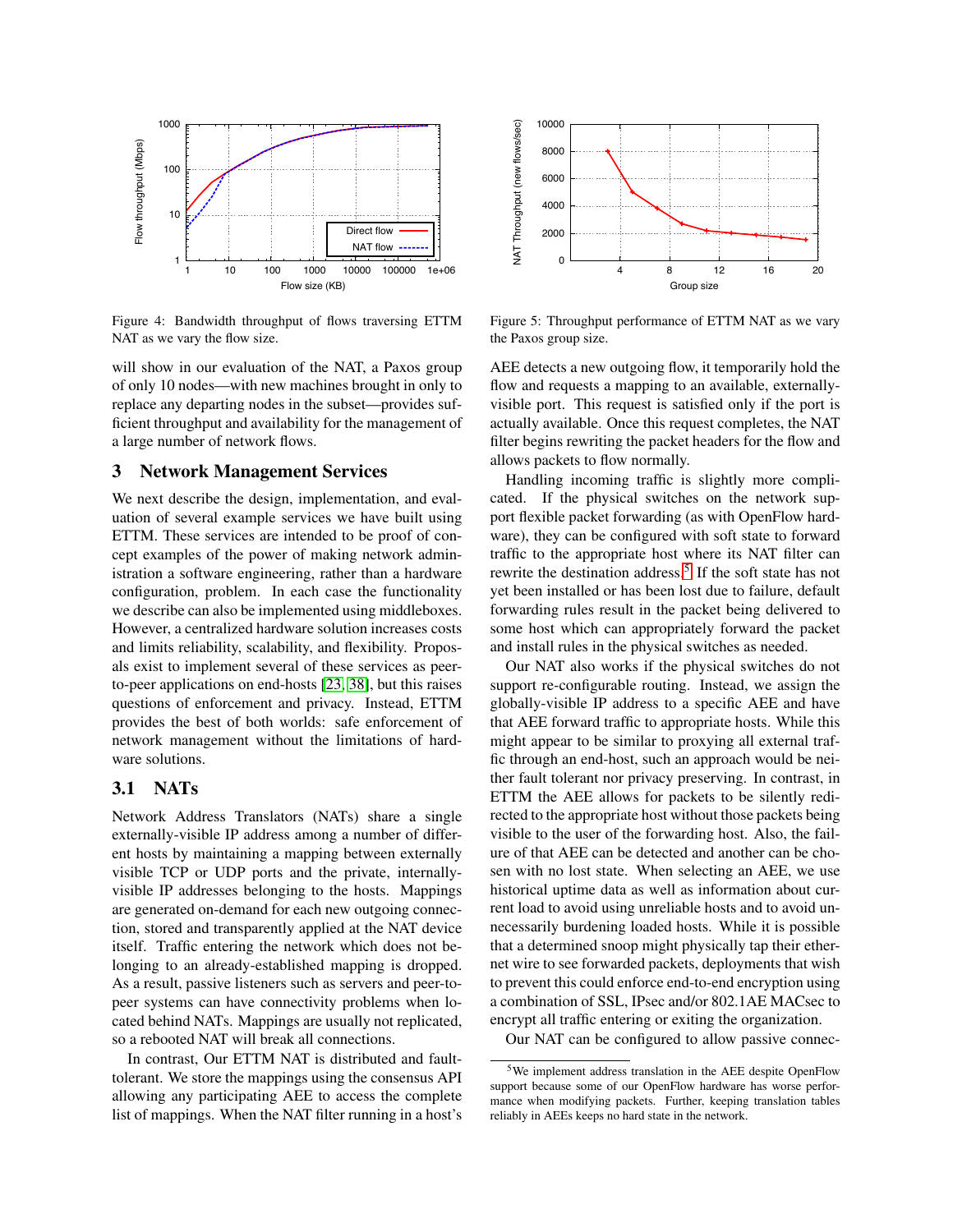

<span id="page-9-2"></span>Figure 6: Availability of ETTM NAT as we vary the Paxos group size. Note the y-axis is in log scale.

tions to establish mappings. We have implemented a Linux kernel module that can be installed in the guest OS to explicitly notify the NAT filter whenever bind() or listen() is called, triggering a request for a valid mapping to an external IP address and port. This allows the ETTM system to direct incoming connections to the appropriate host without having the administrator set up customized port forwarding rules. We attempt to provide passive connections with the same external port as its internal one; if this is not possible, the kernel module can be queried for the external port number.

Note that the ETTM approach for implementing NATs reinstates the fate sharing principle. We trivially support multiple ingress points to the network because there is no hard state stored in the network. A connection only fails if either endpoint fails or there is no path between them, but not if the middlebox fails. Even if the consensus group fails entirely, existing flows will still continue as long as one member of the group remains; of course, new flows may be delayed in this case.

We evaluated the performance of our NAT module on a cluster of pc3000 nodes on Emulab. Figure [4](#page-8-2) depicts the flow throughputs with and without the NAT module for TCP flows of various sizes over a 1 Gbps LAN link. The NAT filter imposes some added cost in terms of the latency of the first packet (about 1-2 ms), which affects the throughput of short flows in the LAN. For all other flows, the throughput of the NAT filter matches that of the direct communications channel, and it achieves the maximum possible throughput of 1 Gbps for large flows.

Figure [5](#page-8-3) plots the throughput of ETTM NAT by measuring the number of NAT translations that it can establish per second as we vary the size of the Paxos group operating on behalf of the NAT. While the throughput falls with the number of nodes, it is still able to sustain an admission rate of 2000 new flows per second even with large Paxos groups. Additional scalability would be possible if the external port space were partitioned among multiple Paxos groups.

We also model the NAT failure probability using endhost availability data collected for hosts within the Mi-

<span id="page-9-0"></span>

(a) Latency by request type with a single centralized cache.



<span id="page-9-1"></span>(b) Latency by request type with a distributed cache across 6 nodes.

<span id="page-9-3"></span>Figure 7: The cumulative distribution of latencies by type of request with a centralized (Figure [7\(a\)\)](#page-9-0) and distributed (Figure [7\(b\)\)](#page-9-1) web caches.

crosoft corporate network [\[12,](#page-13-19) [5\]](#page-13-20). The trace data has 81% of the end-hosts available at any time, and the median session length of these end-hosts was in excess of 16 hours. Figure [6](#page-9-2) plots the probability of catastrophic failures assuming independent failures and a generous failure detection and group reconfiguration delay of 1 minute. As we can see from this analysis, a handful of end-systems would suffice for most enterprise settings.

# 3.2 Transparent Distributed Web Cache

It is common for large networks to employ a transparent web cache such as Akamai [\[1\]](#page-13-21) or squid [\[38\]](#page-13-18) to improve performance and reduce bandwidth costs. These caches exploit similarity in different users' browsing habits to reduce the total bandwidth consumption while also improving throughput and latency for requests served from the cache.

Even though a shared cache is often very effective, many small and medium sized networks do not use one because of the administrative overhead of setting it up and the potential performance bottleneck if the centralized cache is misconfigured. An alternative is to coordinate caches on each end-host [\[23\]](#page-13-17), but this requires reconfiguration by each user and it raises privacy concerns since requests can be snooped by anyone with administrative privileges on any machine.

We implemented a distributed and privacy preserving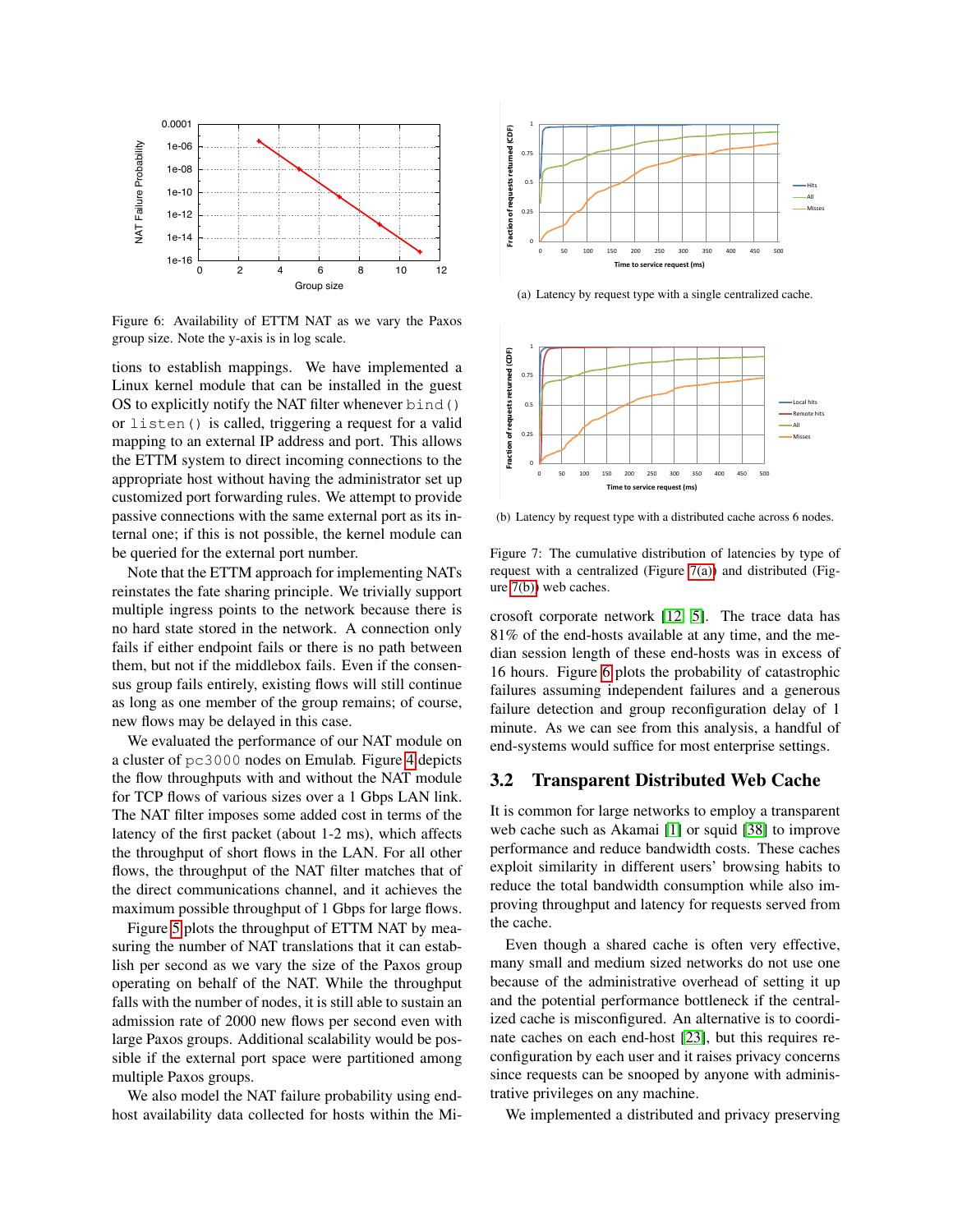distributed cache. The cache runs as an ETTM network management service that is triggered by a  $\mu$ vrouter filter capturing all traffic headed to port 80. The service first checks the local AEE's web cache to see if the request can be served from the local host. If it cannot be served locally, the service computes a consistent hash of the request url and forwards it to a participating remote AEE based on the computed hash value. If the remote AEE does not have the content cached, it retrieves the content from the origin server, stores a copy in its local cache, and returns the fetched content to the requesting node. Note that the protocol traffic in ETTM is captured by the web cache filter and is not visible to any of the guest OSes. Also, communication between the caches can be optionally encrypted to prevent snooping. We adapted squid [\[38\]](#page-13-18) to serve as the cache in each AEE and to provide the logic for interpreting http header directives, such as when to forward requests to the origin due to cache timeouts or outright disabling of caching.

We evaluated our end-host based web-cache implementation using a trace driven simulation. In order to generate trace data we aggregated the browser history of three of the authors and replayed the trace data on six nodes on Emulab [\[15\]](#page-13-16). In the centralized experiments, all clients but one have their cache disabled and were configured to send all requests to the one remaining active cache. In the distributed experiments each node runs its own cache. In the centralized case, the single cache is set to 600 MB, while in the distributed experiments the cache size for each of the six nodes is set to 100 MB.

Cache hit rates are similar in both cases. For brevity we omit detailed analysis of hit rates and instead focus on latency. The cumulative distribution of latencies for the centralized and distributed caches is shown in Figure [7.](#page-9-3) The latency for objects found in the other node's caches is at most a few milliseconds more than local cache hits, indicating that the distributed nature of our implementation imposes little or no performance penalty.

### 3.3 Deep Packet Inspection

The ability to filter traffic based on the full packet contents and often the contents of multiple packets commonly called deep packet inspection (DPI)—has quickly become a standard tool alongside traditional firewalls and intrusion detection systems for detecting security breaches. However, the computation required for deep packet inspection is still limits its deployment.

The ETTM approach opens the door to 'outsourcing' the DPI computation to end-hosts where there is almost certainly more aggregate compute power than inside a dedicated DPI middlebox. Traditionally, the idea of running this DPI code at end-hosts would flounder because they could not be trusted to execute the code faithfully a virus infecting one host could undermine network secu-



<span id="page-10-0"></span>Figure 8: CPU load of ETTM DPI module as we vary the transfer rate of our trace.

rity. While no security is invulnerable, we offer a narrow attack surface similar to middleboxes, and also use attestation to be able to make claims about booted software and detect malicious changes on reboots.

Our implementation of DPI is based on the Snort [\[37\]](#page-13-22) engine and renders decisions either by delaying or dropping traffic or by tagging flows with metadata. The DPI filter is run within the end-host AEE and inspects the flows being sourced from or received by the end-host. In addition, the DPI modules running on end-hosts periodically exchange CPU load information with each other. In situations where the end-host CPU is overloaded, as in highly-loaded web servers, the flows are redirected to some other lightly loaded end-host running the ETTM stack in order to perform the DPI tasks.

The two commonly used applications of DPI are to detect possible attacks and to discover obfuscated peerto-peer traffic. In the case of detecting attacks, the filter releases traffic after it has been scanned for attack signatures and found to be clean. If a flow is flagged as an attack, no further traffic is allowed, and the source is labeled as being believed to be compromised. In the case of obfuscated peer-to-peer traffic, normal traffic is passed through the DPI filter without delay, but when a flow is categorized as peer-to-peer the flow is labeled with metadata. The next section describes how we can use these labels to adjust priorities for peer-to-peer traffic.

Figure [8](#page-10-0) shows benchmark results from a trace-based evaluation of our DPI filter. We ran the ETTM stack on a quad-core Intel Xeon machine with 4 GB of RAM where each core runs at 2 GHz. However, we only make use of one core as  $snort-2.8$  is single-threaded. The traces are from DEFCON 17 "capture the flag" dataset [\[13\]](#page-13-23), which contain numerous intrusion attempts and serve as commonly used benchmarks for evaluating DPI performance. We vary the trace playback rate from 1x to 1024x and measured the CPU load imposed by our DPI filter at various traffic rates. Figure [8](#page-10-0) shows the load on the ETTM CPU to analyze traffic to/from that CPU. This demonstrates that running DPI on a single core per host is feasible. Stated in other terms, the ETTM approach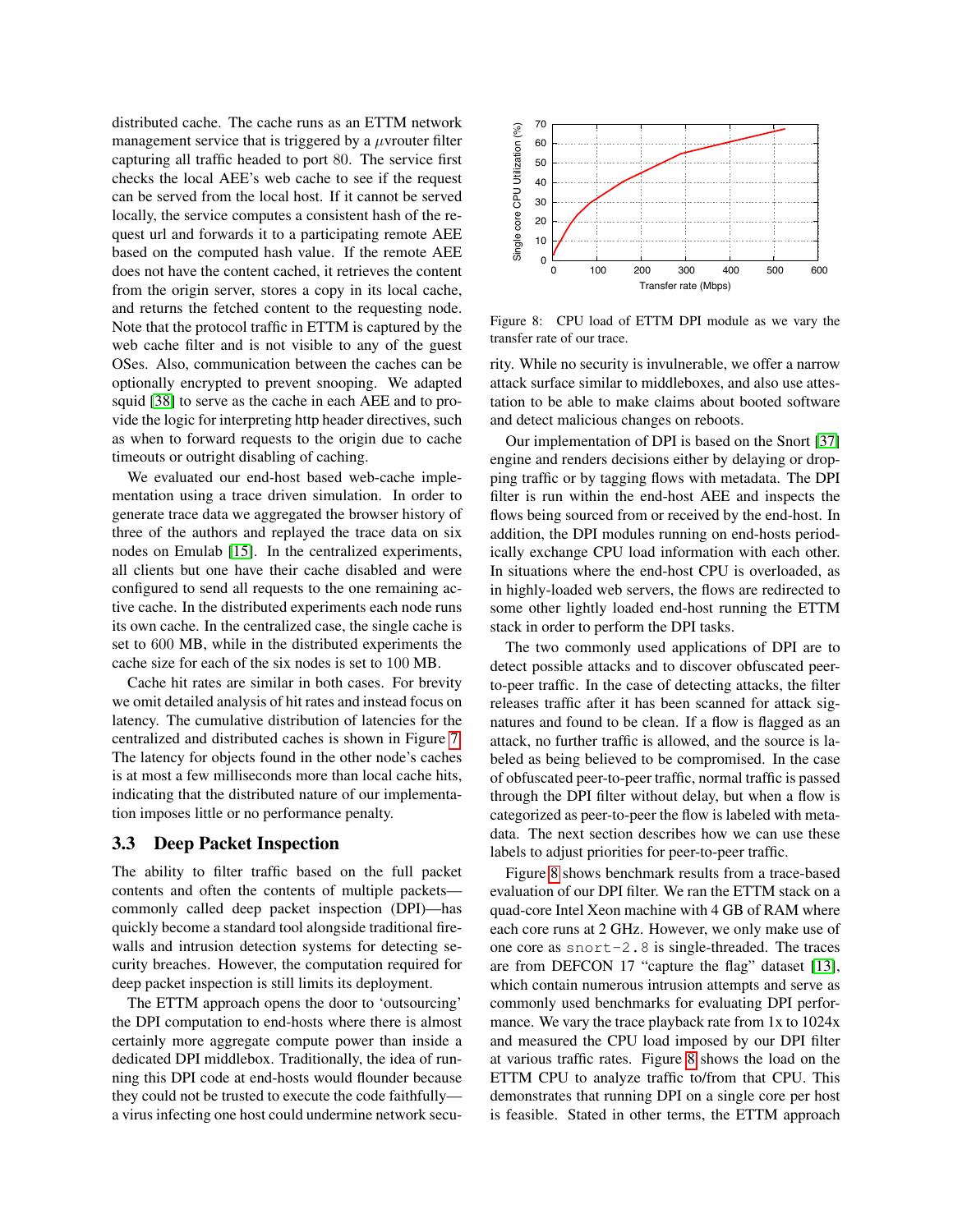of performing DPI computation on end-hosts scales with the number of ETTM machines; centralizing DPI computation on specialized hardware is more expensive and less scalable.

# 3.4 Bandwidth Allocation

The ability for ETTM to control network behavior on a packet granularity provides an opportunity for more efficient bandwidth management. In TCP, hosts increase their send rates until router buffers overflow and start dropping packets. As a result, it is well-known that the latency of short flows degrades whenever a congested link is shared with a bandwidth-intensive flow. Many large enterprises deploy hardware-based packet shapers at the edge of the network to throttle high bandwidth flows before they overwhelm the bottleneck link. In this subsection, we demonstrate a backwardly compatible software-based ETTM solution to this issue; we use this as an illustration of how ETTM can be used to improve quality-of-service in an enterprise setting.

We call our bandwidth allocation strategy *TCP with reservations* or TCP-R; the approach is similar to the explicit bandwidth signaling in ATM. In TCP-R, bandwidth allocations for the bottleneck access link are performed by a controller replicated using the consensus API. Endpoints managing TCP flows make bandwidth allocation requests to the controller, which responds with reservations for short periods of time. We next describe the logic executed end-hosts followed by the controller logic.

Endpoint: Whenever a new flow crossing the access link appears and every RTT after that, the bandwidth allocation filter on the local host issues a bandwidth reservation request to the controller. The request is for the maximum bandwidth the host needs, that can be allocated safely without causing queueing at the congested link. The controller responds with an allocation and a reservation for the subsequent round-trips.

Once the reservation has been agreed upon, the filter limits the flow to using that amount of bandwidth until it issues a subsequent reservation. The amount of the new reservation is based on the last RTT of behavior. Let  $A_f(i-1)$  be the bandwidth allocated to flow f in period  $i - 1$ , and let  $U_f(i - 1)$  be the bandwidth utilized by it during the period. Then it makes a reservation request  $R_f(i)$  based on the following logic; this preserves TCP behavior for the portion of the path external to the LAN, while allowing for explicit allocation of the access link.

- If the flow used up its allocation, it asks the controller to provide it the maximum allowed by the TCP congestion window  $(R_f(i) = \text{cwnd}/RTT)$ .
- If the flow did not use up its bandwidth allocation in the previous RTT, then it issues a new request for the lesser of the bandwidth it did use and the TCP con-

gestion window, relinquishing its unused reservation  $(R_f(i) = min(cwnd/RTT, U_f(i-1))).$ 

Controller: The controller allocates bandwidth among the reservation requests according to max-min fairness. It publishes the results by committing its allocation decision across the various controller instances using Paxos. Note that the actual reservation amount can be less than what was requested.

Periodically the controller processes the bandwidth requests and makes an allocation using the following scheme to achieve max-min fairness. It sorts the flows based on their requested bandwidth. Let  $R_0 \leq R_2 \leq$  $R_3...R_{k-2} \leq R_{k-1}$  be the set of sorted bandwidth requests, L be the link access bandwidth, and  $A = 0$  be the allocated bandwidth at the beginning of each allocation round. The controller considers these requests in increasing order and the requested bandwidth or its fair share, whichever is lower. Concretely, for each flow  $j$ , it does the following:  $A_j = min(R_j, \frac{L-A}{k-j})$  and sets  $A = A + A_j$ . Note that  $\frac{L-A}{k-j}$  is the fair share of flow j after having allocated A bandwidth resources to the j flows considered before it.

In practice, because it takes some time to acquire a reservation, we leave some fraction of the link (10% in our implementation) unallocated and allow each flow to send a few packets (4 in our implementation) before receiving a reservation. Because the time to acquire a reservation (a millisecond or less) is smaller than most Internet round trip times, this avoids adversely affecting flows with increased latency.

TCP-R has many benefits over traditional TCP. It does not drive the bottleneck link to saturation, thereby avoiding losses and sub-optimal use of network resources. In particular, latency sensitive web traffic can obtain their share of the bandwidth resource even if there are simultaneous large background transfers.

This implementation of bandwidth allocation assumes that we are only managing the upload bandwidth of our access link. In the future, we will to extend our implementation to handle arbitrary bottlenecks as well as the allocation of incoming bandwidth.

Evaluation: Our evaluation illustrates the ability of the ETTM bandwidth allocator to provide a fair allocation to interactive web traffic. On Emulab, we set up an access link with a bottleneck bandwidth of 10 Mb/s and compared the latency of accessing google.com with and without background BitTorrent traffic that is generated by a different end-host in the network. Figure [9](#page-12-2) depicts the webpage access latency at different points in time. When there is no competing traffic, the average access latency is 0.68 seconds. When there is competing traffic (during attempts 11 through 30), the average access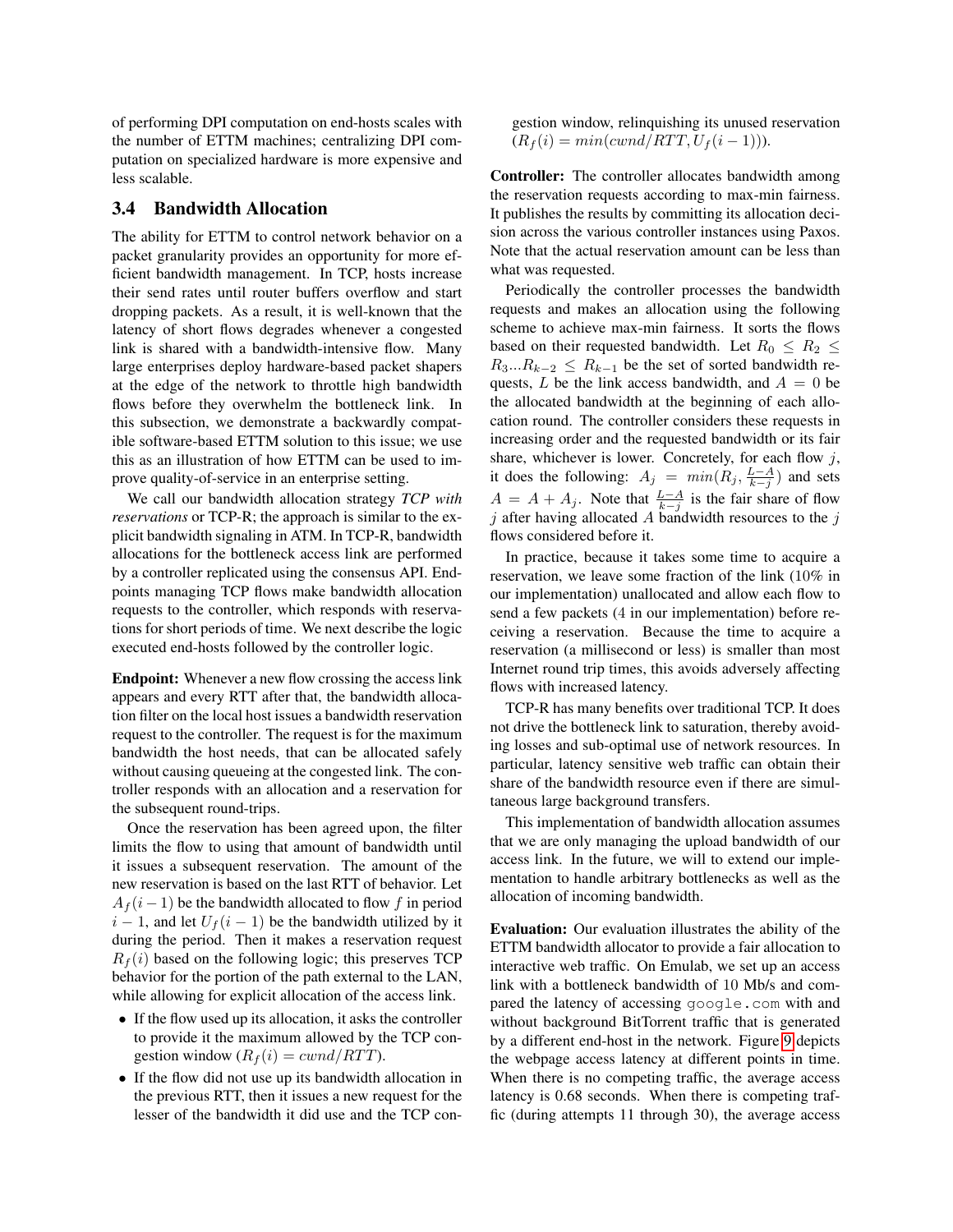

<span id="page-12-2"></span>Figure 9: Webpage access latency in the presence of competing BitTorrent traffic with and without the bandwidth allocator. The solid lines depict the access latency when there is competing BitTorrent traffic.

latency is 5.67 seconds if we don't use the ETTM bandwidth allocator. With the ETTM bandwidth allocator, the interactive web traffic receives a fair share and incurs a latency of 1.04 seconds.

### <span id="page-12-0"></span>4 Related Work

Providing network administrators more control at lower cost is a longstanding goal of network research. Several recent projects have focused on providing administrators a logically centralized interface for configuring a distributed set of network routers and switches. Examples of this approach include 4D [\[34,](#page-13-24) [17,](#page-13-25) [42\]](#page-13-26), NOX [\[19\]](#page-13-27), Ethane [\[8,](#page-13-28) [7\]](#page-13-6), Maestro [\[6\]](#page-13-29) and CONMan [\[2\]](#page-13-30). Of course, the power of these systems is limited to the configurability of the hardware they control. While we agree with the need for logical centralization of network management functions, our hypothesis is that network administrators would prefer fine-grained, packet level control over their networks, something that is not possible at line-rate with today's current low cost network switches.

Other efforts have focused on building drop-in replacements for the the virtual ethernet switch inside existing hypervisors. Cisco's Nexus 1000V virtual switch [\[9,](#page-13-31) [40\]](#page-13-32) provides a standard Cisco switch interface enabling switching policies to to the edge of VMs as well as hosts. Open vSwitch [\[33\]](#page-13-33) accomplishes a similar feat, but provides an OpenFlow interface to the virtual switch and is compatible with Xen and a few other hypervisors. Still others are working to do hardware network I/O virtualization [\[32\]](#page-13-34). While all of these tools give network administrators additional points of control, they do not offer the flexibility required to implement the breadth of coordinated network polices administrators seek today. Instead, we are working to incorporate these standardized, simple points of control into ETTM to provide potentially higher performance some tasks and added control over the low-level network.

Other systems have tried to bring end-hosts into network management, though in limited ways. Microsoft's Active Directory includes Group Policy which allows for control over the actions which connected Windows hosts are allowed to carry out, but enforces them only assuming the host remains uncompromised. Network Exception Handlers [\[24\]](#page-13-35) allow end-hosts to react to certain network events, but still leaves network hardware dominantly in control. Still other work [\[11\]](#page-13-36) uses end-hosts to provide visibility into network traffic, but does not provide a point of control and assumes that the host remains uncompromised.

Other recent work has attempted to increase the flexibility of network switches to carry out administrative tasks. OpenFlow [\[30\]](#page-13-7) adds the ability to configure routing and filtering decisions in LAN switches based on pattern matching on packet headers performed in hardware. A limitation of OpenFlow is throughput when packets need to be processed out of band, because there is typically only one underpowered control processor per LAN switch. In ETTM, we invoke out of band processing on the switch only for the initial TPM verification when the node connects, while still allowing the network administrator to add arbitrary processing on every packet.

Middleboxes have always been a contentious topic, but recent work has looked at how to embrace middleboxes and treat them as first-class citizens. In TRIAD [\[18\]](#page-13-37) middleboxes are first-order constructs in providing a content-addressable network architecture. The Delegation-Oriented Architecture [\[41\]](#page-13-38) allows hosts to explicitly invoke middleboxes, while NUTSS [\[20\]](#page-13-39) proposes a novel connection establishment mechanism which includes negotiation of which middleboxes should be involved. Our work can be seen as enabling network administrators to place arbitrary packet-granularity middlebox functionality throughout the network, via validated software running on end-hosts.

Existing work has leveraged trusted computing hardware to avoid vulnerabilities in commodity software [\[35\]](#page-13-40) as well as to ensure correct execution of specific tasks [\[29\]](#page-13-41). Our use of trusted computing hardware is complementary to these efforts.

# <span id="page-12-1"></span>5 Conclusion

Enterprise-level network management today is complex, expensive and unsatisfying: seemingly straightforward quality of service and security goals can be difficult to achieve even with an unlimited budget. In this paper, we have designed, implemented and evaluated a novel approach to provide network administrators more control at lower cost, and their users higher performance, more